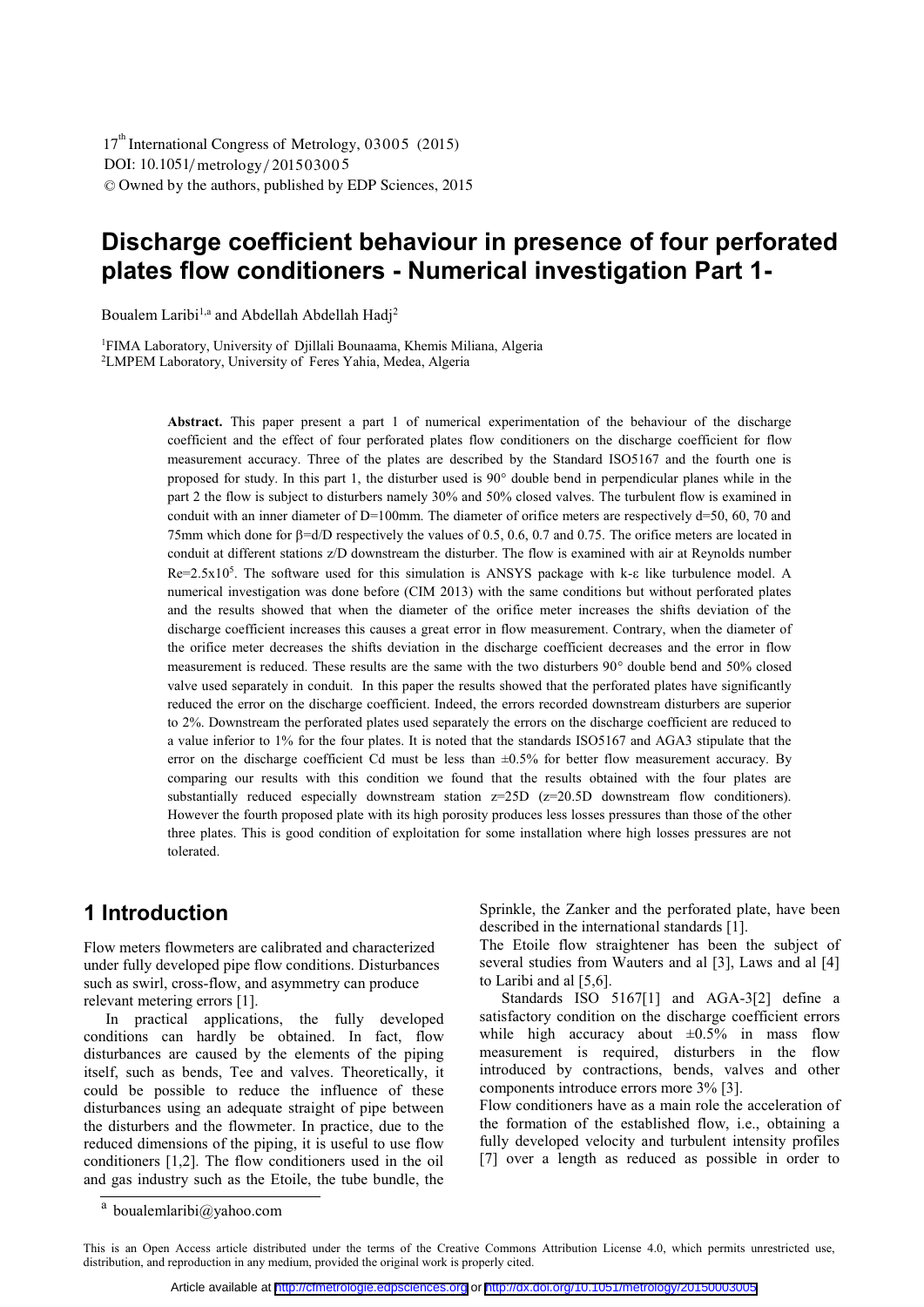attenuate the disturbance of the flow other wise to reduce the error on flow measurement [8,9].

Our paper is a numerical analysis, with a commercial CFD code [10], which examines the effect of disturber like a 90 $\Box$  double bend in perpendicular planes [11] on the discharge coefficient errors. Four perforated plates are examined to show the capability of plate to reduce this error. Three of the perforated plates are described in the standard ISO 5167 namely the NOVA, the NEL and the ZANKER. The fourth one is a new design and proposed plate. The study is focused on conduit with diameter D of 100mm at a Reynolds number of 2.5x105. The measuring stations of the discharge coefficient are respectively 1.5D, 7D, 12D, 17.5D, 25D, 35D downstream the disturber.

## **2 Experimental simulation**

### **2.1 Conduit**

The flow in the conduit, Fig. 1, is produced by air with a Reynolds number Re=2.5x105. The air leads from the entrance on the length 10D for good flow conditions upstream disturber. The disturber is installed at 10D from the entrance. The four plates flow conditioners are used separately at station z/D=14.5 downstream of the entrance of conduit (4.5D downstream disturber). The measuring stations of the discharge coefficient are respectively 1.5D downstream disturber and 2.5D, 7.5D, 13D, 20.5D, 30.5D and 91.5D downstream flow conditioners.



**Figure 1.** Facility for numerical simulation

#### **2.2 Perforated plates used**

The flow in The four perforated plates, P1, P2, P3 and P4 used in this simulation are described as bellow, Fig.2,

P1 : NOVA [1] flow conditioner is provided in our case

- A central hole of diameter 0.226D

- A ring of 8 holes of diameter 0.163D on a pitch circle diameter of 0.5D

- A ring of 16 holes of diameter 0.124D on a pitch circle diameter of 0.85D

The plate thickness is 0.125D with a pressure loss coefficient approximately equal 2.0.

P2 : NEL PLATE [1] flow conditioner is provided

- A ring of 4 holes of diameter 0.10D on a pitch circle diameter of 0.18D

- A ring of 8 holes of diameter 0.16D on a pitch circle diameter of 0.48D

- A ring of 16 holes of diameter 0.12D on a pitch circle diameter of 0.86D

The plate thickness is 0.12D with a pressure loss coefficient approximately equal 3.2.



**Figure 2.** The perforated plates used

P3 : ZANKER PLATE [1] flow conditioner is provided

- A ring of 4 holes of diameter 0.141D on a pitch circle diameter of 0.25D

- A ring of 8 holes of diameter 0.139D on a pitch circle diameter of 0.56D

- A ring of 4 holes of diameter 0.136D on a pitch circle diameter of 0.75D

- A ring of 8 holes of diameter 0.110D on a pitch circle diameter of 0.85D

- A ring of 8 holes of diameter 0.077D on a pitch circle diameter of 0.90D

The plate thickness is 0.125D with a pressure loss coefficient approximately equal 3.0.

P4 : NEW PLATE flow conditioner is provided

- A central hole of diameter 0.24D

- A ring of 6 holes of diameter 0.20D on a pitch circle diameter of 0.50D

- A ring of 6 holes of diameter 0.09D on a pitch circle diameter of 0.60D

- A ring of 12 holes of diameter 0.17D on a pitch circle diameter of 0.80D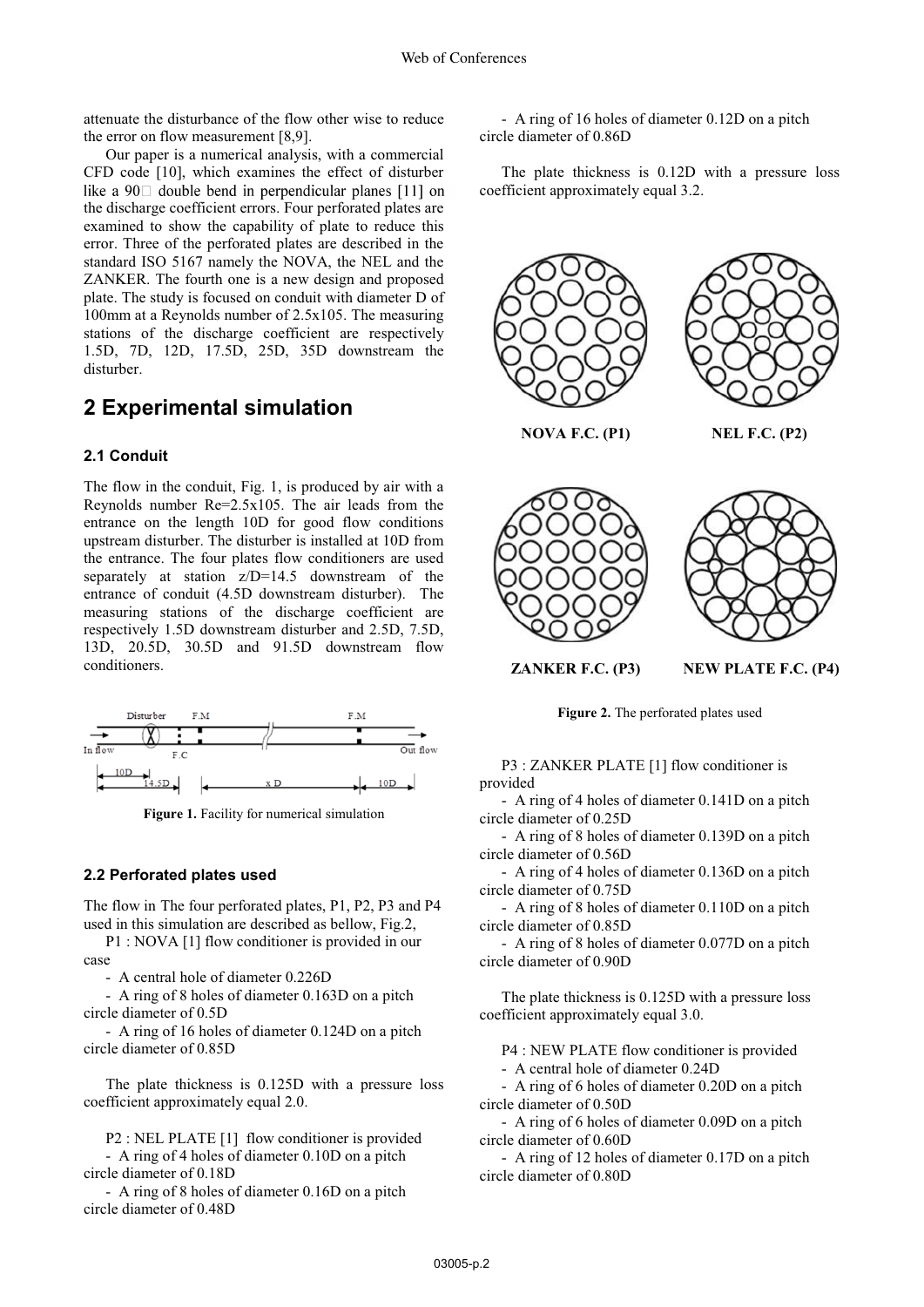The plate thickness is 0.125D.

#### **2.3 Basic equations**

The general equation used in CFD and by Fluent code is given by:

$$
\frac{\partial(\rho\emptyset)}{\partial t} + div(\rho\emptyset\overrightarrow{U}) = div(\Gamma_{\phi}\,grad\emptyset) + S_{\emptyset} \tag{1}
$$

Where  $\phi$  is the general dependent variable which can be the mean velocity, the turbulent kinetic energy k or the rate of dissipation of the turbulent kinetic energy  $\varepsilon$ . S $\phi$  is the term source of the variable  $\phi$  $\Gamma \phi$  is the coefficient of diffusion of  $\phi$ 

The k-ε model is used like turbulent model. It is based on the Boussinesq hypothesis. It is a semi-empirical model. Two transport equations are used, one for the turbulence kinetic energy k and the other for its dissipation rate ε. The reader can found more information in [12].

#### **2.4 Variation of discharge coefficient**

For testing the effect of disturbers on the discharge coefficients of the orifice meters, the shift deviation for the discharge coefficient  $\Delta Cd(^{\circ}\%)$  is calculated by using the difference pressure  $\Delta P$  obtained by the simulation at different locations of the orifice meter in the pipe and  $\Delta P$ *o* at the same time at station  $z/D=97$  were the flow is supposed fully developed. Eq. 2 shows the calculus formula

$$
\Delta Cd(^{0}\!\!/\circ) = \sqrt{\frac{\Delta Po}{\Delta P}} - 1\tag{2}
$$

The difference pressure is calculated according to the standard ISO 5167 at D upstream and D/2 downstream the orifice meter. This formula was applied for all orifice plates with the disturber.

### **3 Results and discussion**

The examination of the Fig.3 to Fig.6 shows the discharge coefficient error in the case of a 90° double bend in perpendicular planes used with the four flow conditioners. The flow meter is located at different stations downstream the flow conditioners. The ISO 5167 limits  $\pm 0.5\%$  of the discharge coefficient is included for comparison.

 Fig. 3 shows the discharge coefficient errors at several stations downstream 90° double bend in perpendicular planes with the NOVA F.C on line. At z/D=1.5 we register an error values around -2% for the

orifice meters with  $\beta$  =0.7 and 0.75 and a minimum values around 1% for  $\beta$  =0.5 and 0.6. These results are in good agreement with results obtained in before research works and exposed in the International Congress of Metrology 2013 [8]. We can see the effectiveness of the NOVA flow conditioner at station z/D=7 (2.5D downstream the NOVA F.C.) to reduce these errors around  $\pm 1\%$  for all flow meters except for  $\beta = 0.75$  where the error closed  $5\%$  at station  $z/D=7$ . The best results where the discharge coefficient errors are closed the ISO limits are obtained for  $\beta = 0.7$  in all stations downstream the NOVA F.C.

 Fig. 4 shows the discharge coefficient errors at several stations downstream 90° double bend in perpendicular planes with the NEL F.C on line. At z/D=1.5 we register an error values around -2% for the orifice meters with  $\beta=0.6$  and a minimum values around -0.5% for  $\beta$ =0.7 and  $\beta$ =0.75. We can see the effectiveness of the NEL flow conditioner at station z/D=17 (12.5D downstream the NEL F.C) to reduce these errors around  $\pm 1\%$  for all flow meters.

 The best results where the discharge coefficient errors are closed the ISO limits are obtained for all the flow meters except for  $\beta = 0.6$  where the error is around 1% at station z/D=25 downstream. For the NEL C.F it seems all deviations on the discharge coefficient are greater than 0.5% as stipulate by the standards.

 Fig. 5 shows the discharge coefficient errors at several stations downstream 90° double bend in perpendicular planes and the ZANKER F.C on line. At  $z/D=1.5$  we register an error values around  $-5\%$  for the orifice meters with  $\beta = 0.6$  and a minimum values around  $-0.5\%$  for  $\beta = 0.75$ . We can see the effectiveness of the ZANKER flow conditioner at station z/D=17 (12.5D downstream the ZANKER F.C) to reduce these errors around  $\pm 1\%$  for all flow meters. The best results where the discharge coefficient errors are closed the ISO limits are obtained for all the flow meters where the error is around 1%.

 For the ZANKER C.F it seems that all deviations on the discharge coefficient are greater than  $\pm 0.5\%$  as stipulate by the standards. For station z/D=7 downstream the disturber we register an error around -6% for  $\beta = 0.7$ and around -8% for  $\beta$  =0.75. For this plate all the values of the discharge coefficient are out of ISO limits.

 Fig. 6 shows the discharge coefficient errors at several stations downstream 90° double bend in perpendicular planes with the new plate F.C on line. At z/D=1.5 we register an error values around -2% for all orifice meters except with  $\beta$  =0.75 where the error is closed the ISO limits. We can see the effectiveness of the new plate F.C at station z/D=13 and 25 (8.5D and 21.5D downstream F.C) to reduce these errors around  $\pm 0.5\%$  for flow meter with  $\beta$ =0.70. The best results where the discharge coefficient errors are closed the ISO limits are obtained for all the flow meters except for  $\beta = 0.75$  where the error is around 1.5% at station z=25D.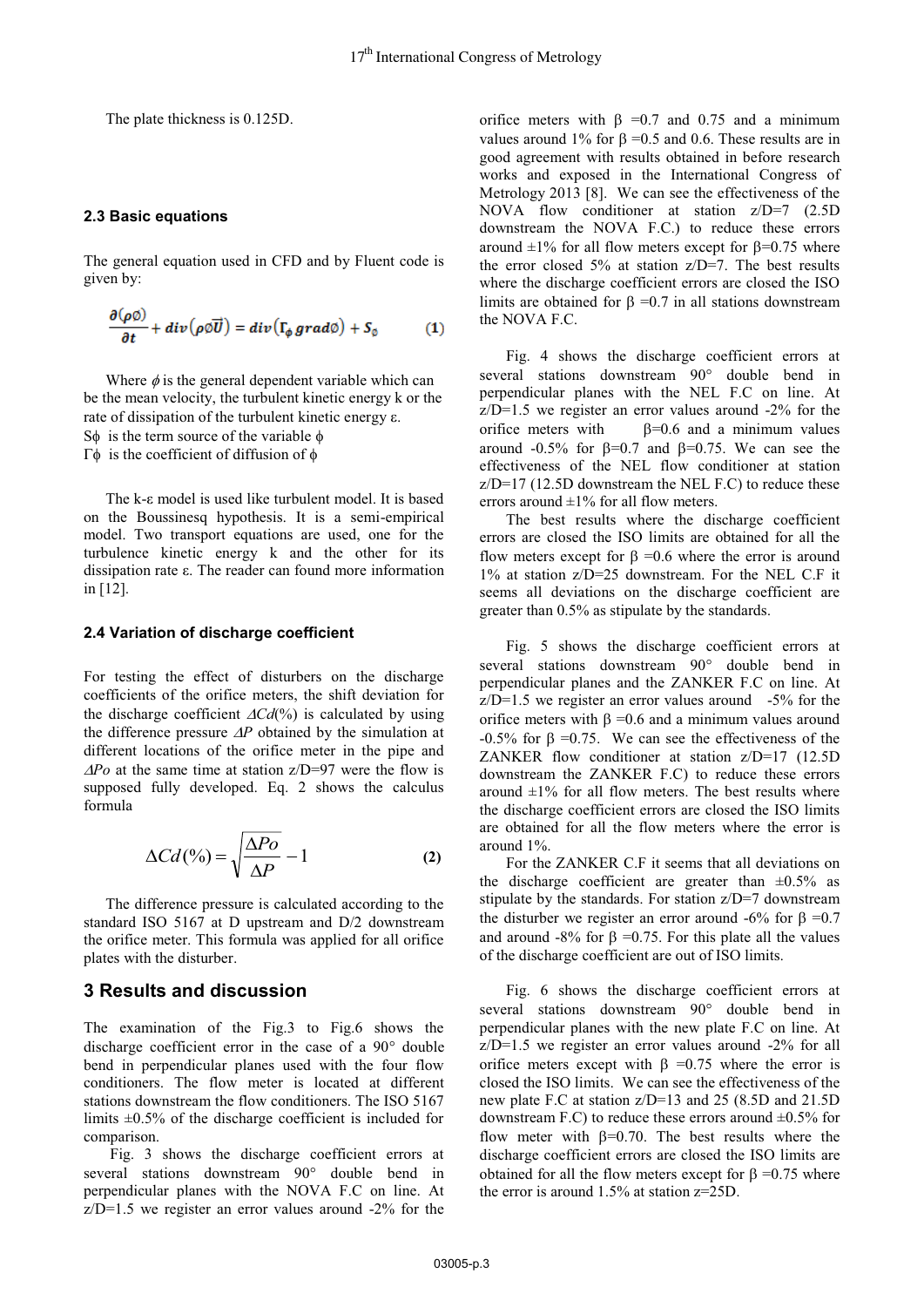

Figure 3 : Discharge coefficient errors with the NOVA F.C and double bend on line



**Figure 4 :** Discharge coefficient errors with the NEL F.C and double bend on line

## **4. Conclusion**

The examination of the results shows that the double bend produces an error, generally in the case of no flow conditioners, less than 3%.

 Downstream the perforated plates used separately the errors on the discharge coefficient are reduced to a value inferior to 1% for the four plates. It is noted that the standards stipulate that the error on the discharge coefficient Cd must be less than 0.5% for better flow measurement accuracy.

 We show that the perforated plates have significantly reduced the error on the discharge coefficient.

Also these results show that the orifice meters are very sensitive to the type of flow conditioners used. Indeed, there are some restrictions to use a particular flow conditioner with a particular orifice meter. Based on the results we see that the NOVA FC is better suited with the



**Figure 5 :** Discharge coefficient errors with the ZANKER F.C and double bend on line



**Figure 6 :** Discharge coefficient errors with the New plate F.C and double bend on line

orifice meter with  $\beta$ =0.7 where the error on the discharge coefficient is within the limits set by the standards. The NEL FC is better adapted with the orifice meter which  $\beta = 0.75$ .

 The ZANKER C.F is poorly adapted than these other flow meters but the error on the discharge coefficient Cd is around of  $\pm 1\%$ .

 Looking at these results obtained by the proposed new plate we see that it fits better with the orifice meter which  $\beta$ =0.70 where the error on the discharge coefficient is around the values set by the standards.

 By comparing our results with this condition we found that the results obtained with the four plates are substantially reduced especially downstream station  $z=25D$   $(z=20.5D$  downstream flow conditioners). However the fourth proposed plate with its height